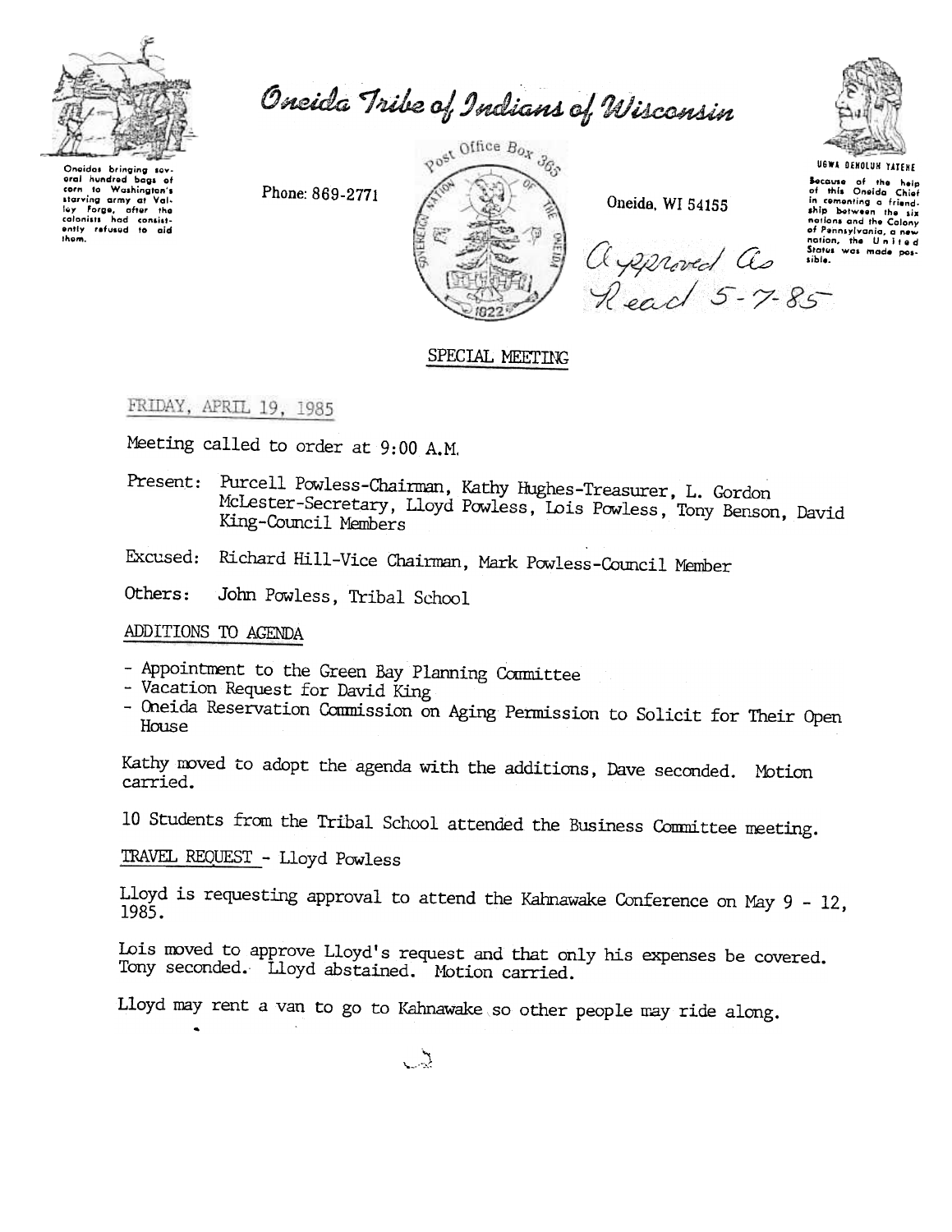Oneida Tribe of Indians of Wisconsin Special Meeting - April 19, 1985 Page 2

## FINANCE & APPROPRIATION RECOMMENDATIONS PER MEMO OF 4/17/85 - Kathy Hughes

- (1) Environmental monitoring of the Fort Howard ponds. John Spangberg stated that he proposed ground water monitoring to begin as soon as possible at a cost of \$50,000. For FY '85, the immediate need would be for \$27,000 for (4) wells at a cost of  $$6,000$  each with \$3,000 for the actual testing. It was asked that John Spangberg prepare a report detailing the long range plan. Break a report down into phases with some options identified. We will bring this information to the Business Comnittee in session on April 24, 1985.
- (2) Equipment Purchase: Lawn Mower for the Norbert Hill Center at a cost of  $$8,626$  for a Toro. Finance & Appropriations requested they research the cost of contracting out before a decision is made on this item.

Equipment Purchase: Air Compressor for the Norbert Hill Center at a cost of \$1,400. Finance & Appropriations requested more information. A gas compressor is costly to operate and perhaps we should look at electric compressor.

Equipment Purchase: Typewriter for the Print Shop at a cost of \$1,050. Finance & Appropriations suggest we continue leasing at this time and review all needs for typewriter and prepare a consolidated purchase.

### INFORMATION ONLY:

85-065 - Reviewed budget modification for Summer Youth to reflect a decrease of \$1,128.00.

### INFORMATION ONLY:

- (6) 85-066 Reviewed revised budget for JTPA to reflect reallocation of administrator's salary.
- (7) 85-067 Budget Modification of WCC Program to include contribution identified in '85 General Fund. This will extend the program to September 30,1985.

1'10 action was taken by the Business Conmittee on any of the above items.

### RESOLUTION #4-19-85-A FOR HEADSTART

The Congress of the United States enacted the National Head Start Act in the year of J965.

There have been 749 individual children who have participated in the Oneida Tribal Head Start Project from the summer of 1966 to 1985.

',~\S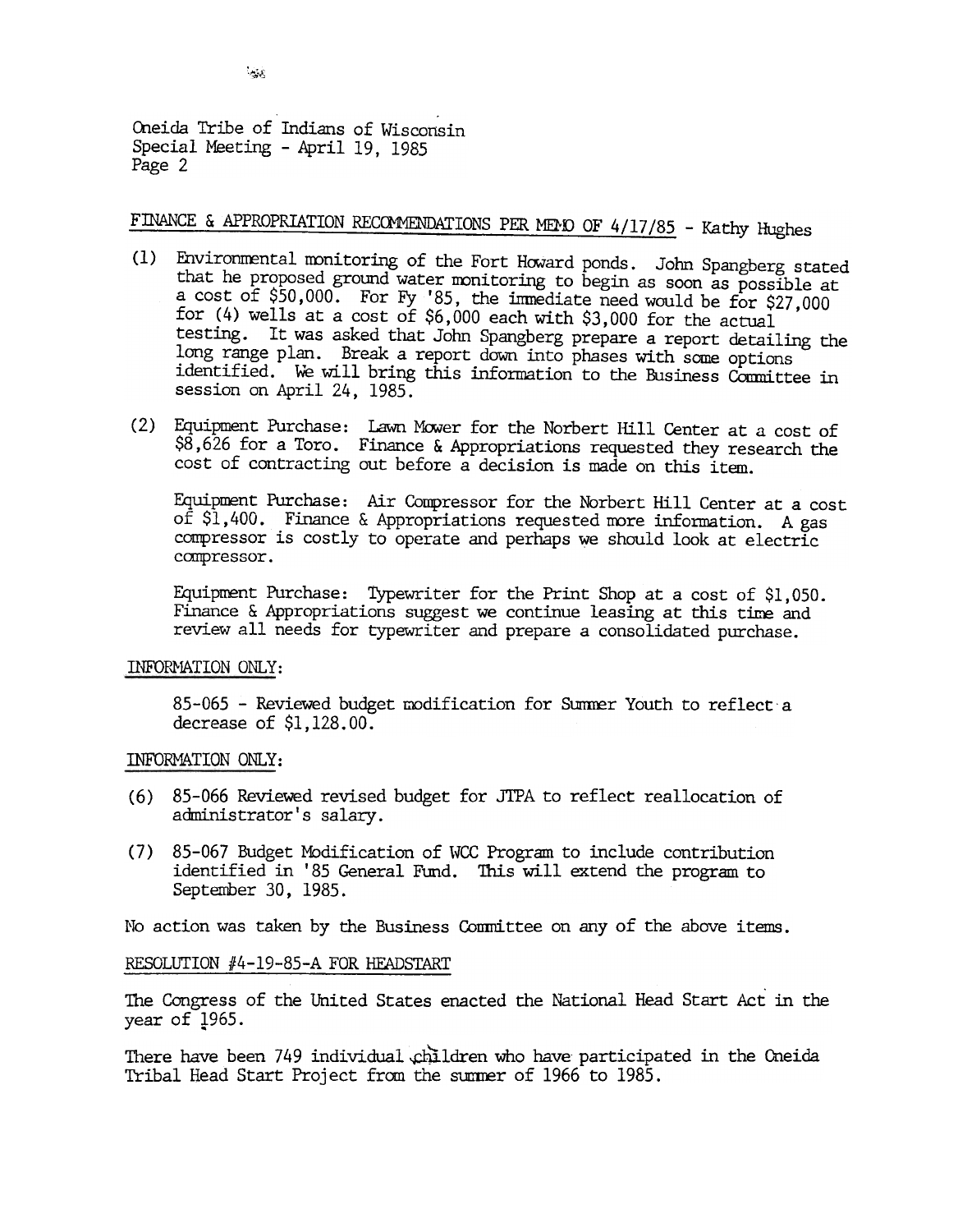Oneida Tribe of Indians of Wisconsin Special Meeting - April 19, 1985 Page 3

~

### RESOLUTION  $#4-19-85-A$  FOR HEADSTART (Continued)

The Oneida Tribe of Indians of Wisconsin recognizes the value of the component parts of Head Start as a means of assisting families in to an early and positive participation in the formal school education of their children.

Oneida Tribe of Indians of Wisconsin has declared that Saturday, April 27. 1985 is set aside as a Day of Recognition for the Oneida Head Start Project;

Oneida Tribe of Indians of Wisconsin wishes to recognize all of the farsighted Tribal members who initiate the Oneida Head Start Project as well as the many friends who have volunteered their time and talents to assure a successful and ongoing program for the Oneida children.

Lois moved to adopt Resolution #4-19-85-A. Lloyd seconded. Motion carried.

### MINUTES TO BE APPROVED

| March 22, 1985      |  |  |                                        | - Approved as Corrected |
|---------------------|--|--|----------------------------------------|-------------------------|
| March 26, 1985      |  |  | - Approved as Read                     |                         |
| March 27, 1985 A.M. |  |  | - Approved as Read                     |                         |
|                     |  |  | March 27, 1985 P.M. - Approved as Read |                         |
| March 29, 1985      |  |  | - Approved as Read                     |                         |
| April 2, 1985       |  |  | - Approved as Read                     |                         |
| April 9, 1985       |  |  | - Approved as Read                     |                         |

#### APPOININENT TO THE BUSINESS CONNITIEE PLANNING COMMISSION

The Planning Conmission requested the Tribe to appoint a person to serve on the Advisory Committee. This Committee will be working with county staff on the preparation of a zoning ordinance that will be intended to protect the flight pass and approaches of Austin Straubel Airport from encroachment from incompatible land use.

Lois moved to appoint Larry Barton to serve on an Advisory Committee to work with Brown County on the preparation of a zoning ordinance. Dave seconded. Motion carried.

VACATION REQUEST - David King

David is requesting approval to take vacation from April 23 - 26, 1985

Gordon moved to approve, Lois seconded. David abstained, motion carried.